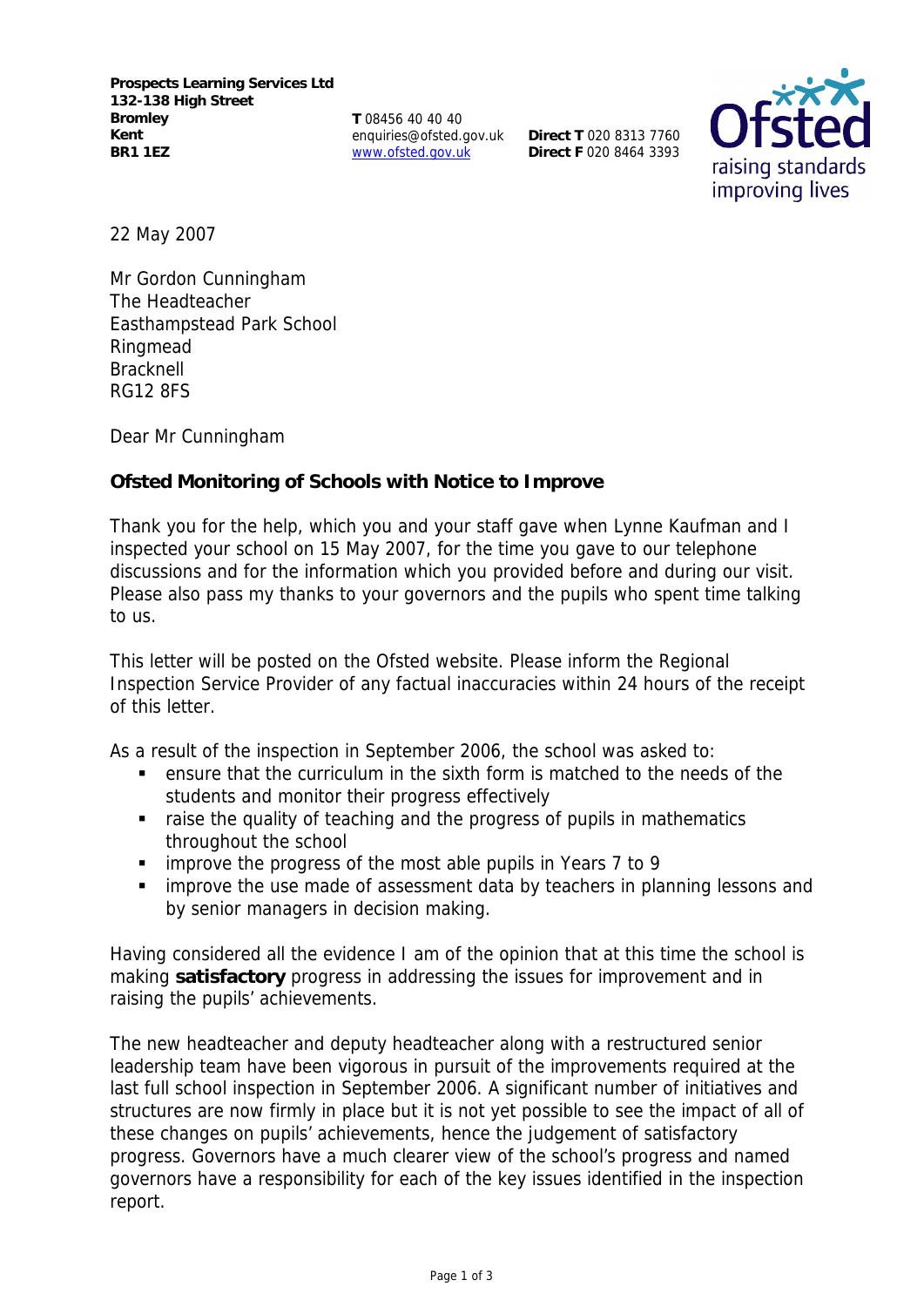

Good progress has been made in setting in place half-termly course assessments for sixth form students, enabling clear tracking of their progress. Students in danger of under-performing are now quickly identified and a well-structured monitoring system put in place, involving subject staff, tutors, the assistant head of sixth form and ultimately the head of the sixth form. This rigorous system ensures that students are counselled appropriately if they slip behind in their studies. Suitable action has been taken to provide an induction for students at the beginning of Year 13, in addition to Year 12, making sure that they are on the correct course and understand fully its requirements. Agreement has been reached with other local schools and the further education college that, from September 2007, their timetables will be synchronised, allowing students greater flexibility in choosing a fuller range of subjects.

Changes made in the staffing of mathematics mean that the department is now well led, although there is still variability in the quality of mathematics teaching across the school. Significant help has been provided to individual teachers, including coaching, close observation and individual professional development plans for all teachers in the department. This has been well led internally and with expert and well-balanced support from the local authority and an advanced skills teacher. It is not yet possible to judge the impact this will have on standards in mathematics longer term but improvements have been made in relation to mathematical investigations.

The talented, able and gifted pupils have been effectively identified at an early stage using diagnostic tests. The two co-ordinators with particular responsibility have trialled a range of innovative programmes to extend the learning of these pupils. For example, 'opening minds', which challenges pupils in their thinking and problem solving skills. Pupils reported that they appreciated the range of activities organised for them outside normal lesson times. However, in the limited number of observations that were made on this inspection the work expected of the most able pupils within lessons and in top sets was still often insufficiently challenging. The headteacher has ensured that a significant number of lesson observations have taken place over the last two terms by senior staff as well as heads of department; these have been insufficiently focused on the challenge provided for the most able in lessons.

A significant bespoke training programme has been put in place, led by the local authority to ensure that heads of department and middle managers fully comprehend the importance and use of data to inform their lessons. Many heads of department, but not all, have availed themselves of this well structured programme. Key assessment information is now regularly collated, forming a similar pupil tracking system to that in the sixth form. This is beginning to highlight where pupils are falling short, so that speedy action can be taken. Although it has potential, it is too early to say how effective this will be in raising standards in the future. Teachers possess current records of their pupils' progress but not all of them are using this information effectively to planning their lessons. The school has installed, and is making good use of, the most up-to-date School Information and Management System for assessment. Academic mentoring has been introduced and two sessions